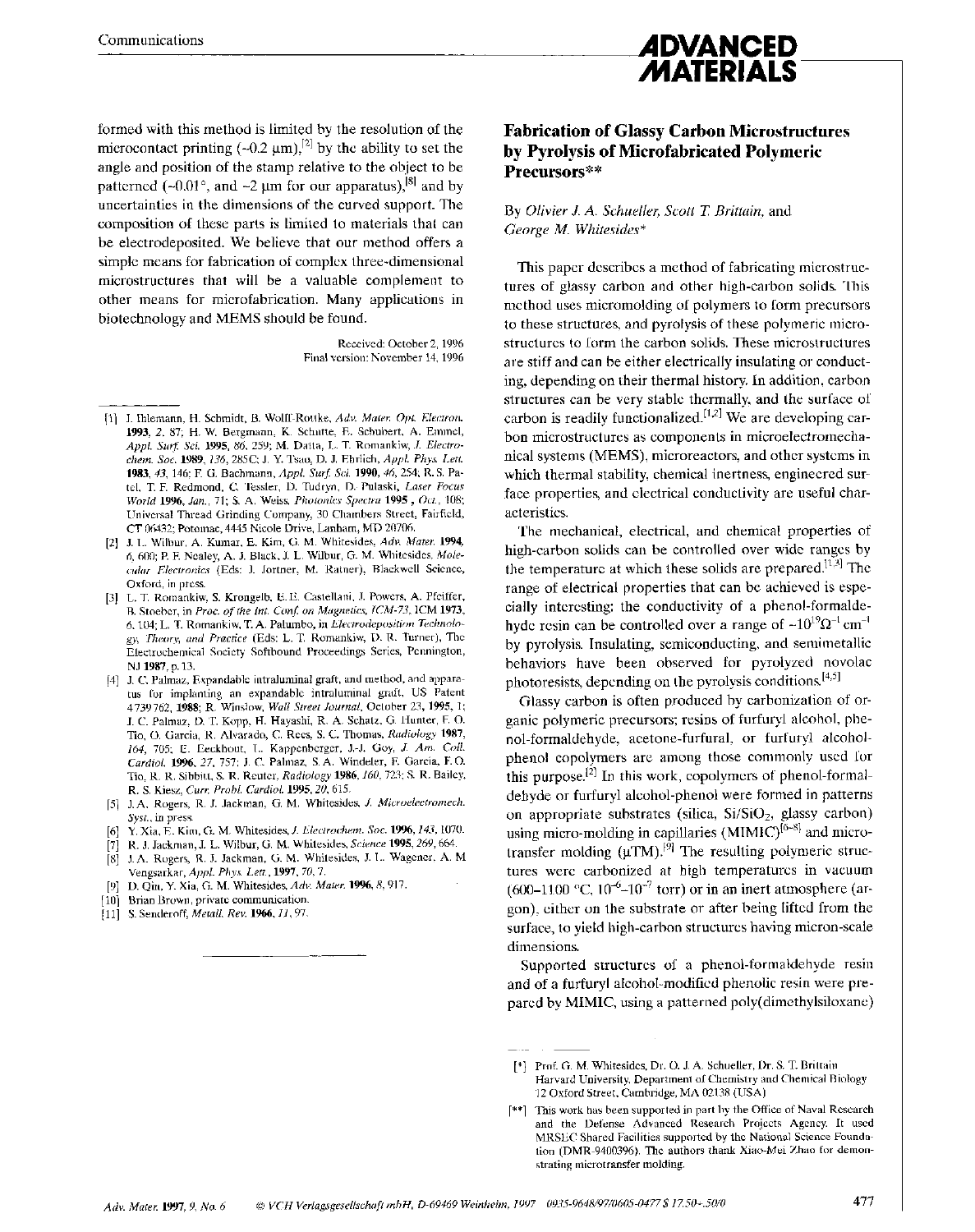

(PDMS) master as a mold.<sup>[10,11]</sup> The PDMS master was placed on a substrate, the pattern in the PDMS forming a network of channels. **A** drop of polymer was placed at one end of the channels, and the liquid filled the channels by capillary action. Once filled with the liquid prepolymer, the substrate was placed on a hot plate and the polymer slowly cured (from 90 to 150 "C) for 1 h. The PDMS stamp was then removed from the substrate. The structure defined by the surface relief in the PDMS remained on the substrate.

Figure 1A is an electron micrograph of high-carbon wires prepared by carbonization (800 °C) under high



Fig. 1. A) Scanning electron micrographs of 40 um lines prepared by carbonization of a phenolic resin on silica. The sample was sputtered with gold. The darker features represent the carbon lines prepared at 800°C (top view). The sharp edges of the wires act as emitters of secondary electrons, which is why the edges appear brighter than the bulk of the lines. The inset **is** a fracture profile of one of the wires. **B)** Evolution of the room temperature resistivity as a function of carbonization temperature.<sup>[12]</sup> Markers on the right axis indicate average resistivity values of known materials. Highly oriented pyrolytic graphite has a resistivity of  $-2 \times 10^{-1} \Omega$  cm along the *c*axis (perpendicular to the graphitic planes), and of  $\sim 4 \times 10^{-5}$   $\Omega$  cm along the a-axis (parallel to the graphitic planes).

vacuum of a phenol-formaldehyde resin, assembled by MI-MIC on silica. The inset is a close-up view of a fracture profile of one of these wires. The stamp initially used as a mold consisted of channels that were 50  $\mu$ m wide and 8  $\mu$ m deep, separated by  $50 \mu m$ . The wires, after carbonization, were  $\sim$ 7 mm long, 40  $\mu$ m wide, 6  $\mu$ m thick, and were separated by 60  $\mu$ m. This linear shrinkage of  $-20\%$  is that expected for carbonized phenol-formaldehyde resins.<sup>[1]</sup> During the curing step, the viscosity of the polymer first decreases and then increases with temperature, and the polymeric structure contracts. These changes are responsible for the curvature apparent in the cross-section of the wires.

The resistivity of wires prepared by carbonization between 600 and 1000 *"C* was determined by applying patches of silver paint lo both ends of an array of 8-12 of the wires shown in Figure 1A and multiplying the overall resistance by the number of wires electrically connected. Figure 1B is a plot of the room temperature resistivity of the carbon solid as a function of the maximum temperature reached during heat-treatment. **As** expected, the resistivity drops sharply at temperatures >600 "C to reach a plateau at  $-1000$  °C.<sup>[1]</sup> Figure 1B also includes the resistivity of thin films  $(-6 \mu m)$  of carbonized phenol-formaldehyde resins measured using a four-point probe. The change in the resistivity of the wires as a function of temperature of carbonization follows the same trend as that exhibited by the thin films. The small discrepancy  $(< 1$  order of magnitude) in the resistivity between thin films and wires may be due to the fact that the dimensions of the wires and thin films were determined by different techniques.<sup>[12]</sup> It is apparent from this figure that the high-carbon solids we prepared are semiconductors, whose conductivity was controlled by the temperature of carbonization.

More complex and/or free-standing structures were also prepared by MIMIC. Figure 2A is a micrograph of a freestanding grid carbonized at 1000°C under an inert atmosphere. The PDMS stamp used in this case consisted of 50 pm pillars spaced by 50 **pm.** The film was separated from the substrate (silicon wafer) with a razor blade following the curing step. It was then sandwiched between two Si wafers and carbonized under argon. Figures 2B-D are electron micrographs of grids prepared by carbonization of free-standing structures fabricated by MIMIC in networks of channels formed between two PDMS stamps in conformal contact.<sup>[6]</sup> The stamps were oriented so that the channels forming the patterns were perpendicular. Once the liquid resin had filled the interconnected channels, it was cured on a hot plate at T-90-150 *"C.* The stamps were then gently separated. The solidified grid was lifted with tweezers, and subsequently carbonized under argon at  $T<sub>1000</sub>$ °C. High aspect ratio structures were also successfully prepared as well (Fig. 2D).

We were also able to fabricate complex structures using the rapid prototyping methods we have recently developed (Figs. 3 and **4).[93'31** Heat-treatment of the solidified resin resulted in the formation of free-standing carbonized mi-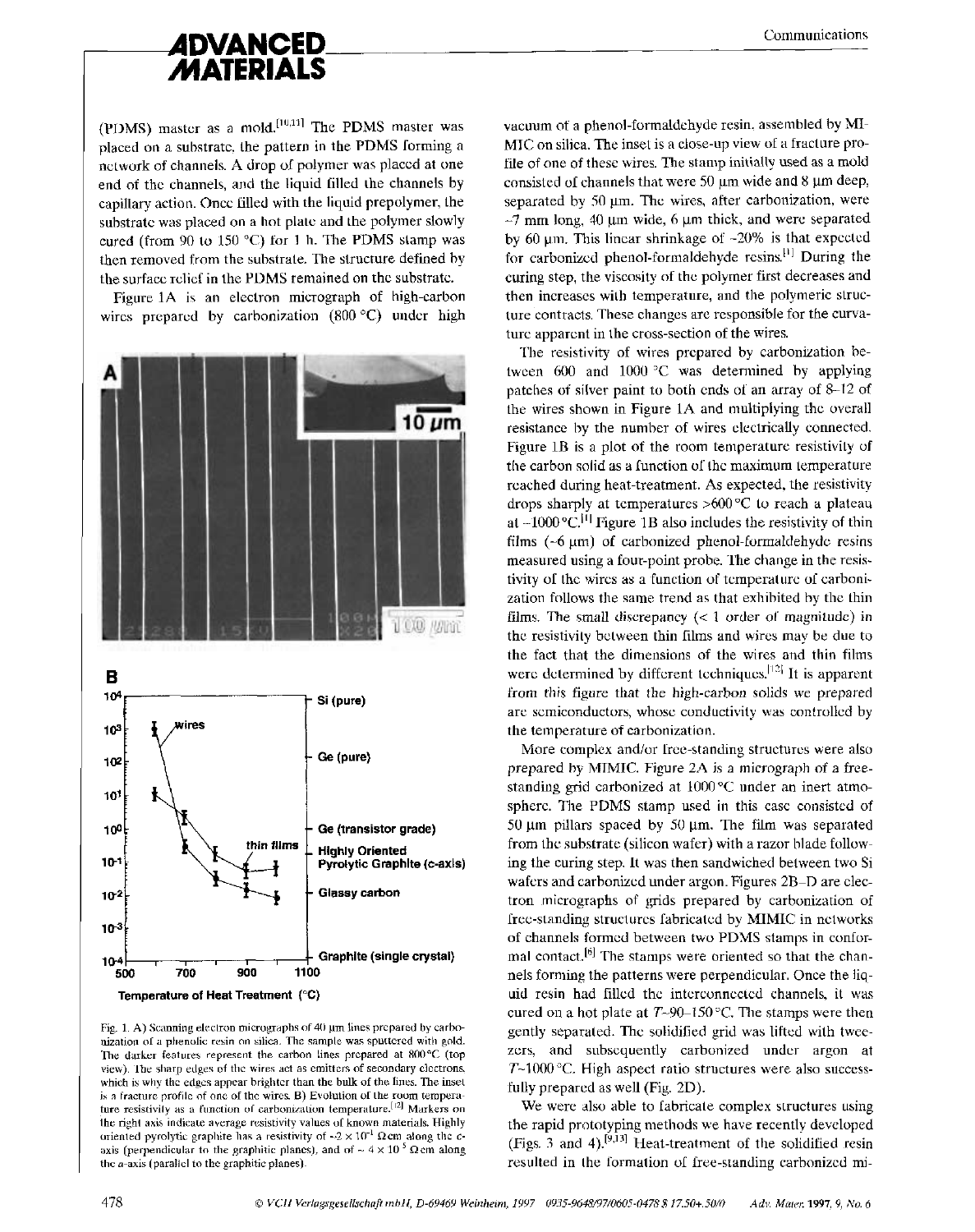# **ADVANCED MATERIALS**



Fig. 2. Scanning electron micrographs of grids prepared by MIMIC and carbonized at *800* or 1000°C. **A)** Free-standing grid prepared by carbonization at 800°C of a cured film of a phenol-furfuryl alcohol copolymer. The thickness of the film  $(-6 \mu m)$ can be estimated from the inset (tilt angle *60").* B-D) These three bilayer grids were prepared by MIMIC of the same polymer between two PDMS stamps with their patterns perpendicular and subsequently carbonized at 1000 "C. The PDMS stamps consisted of B)  $50 \mu m$  channels and C)  $13 \mu m$ channels. The lighter background can clearly be seen through both grids. D) The PDMS stamp used in this case was molded on a photoresist surface relief with a higher aspect ratio (-1.5:l) than in **A-C;** the grid is -40 um thick (see inset).

 $c$ rostructures; $^{[14]}$  these structures spontaneously released from the chromium surface as they shrank. Figures **4A-D**  are electron micrographs of some of the carbonized polymeric structures that we prepared by rapid prototyping and yTM.

The density of carbon solids fabricated by this route was measured by the flotation technique. **As** expected, it was found that the density increases from 1.20 to 1.51 g/cm<sup>3</sup> in the range of temperature investigated  $(400-1000 \degree C)^{[1]}$  The density of a pyrolyzed phenol-formaldehyde resin reaches a minimum  $(\rho-1.1-1.2 \text{ g/cm}^3)$  at  $\sim 400-500 \text{ °C}$ , then increases to ~1.5 g/cm<sup>3</sup> at 1200 °C;<sup>[1]</sup> for comparison, the density of graphite is 2.25 g/cm<sup>3</sup>, and that of diamond 3.51 g/  $cm<sup>3</sup>$ .<sup>[15]</sup> Shrinkage of the polymeric precursors during carbonization is due to mass loss (elimination of heteroatoms) combined with densification of the solids. Even though we cannot control the amount of shrinkage per se, it will be possible to take this effect into account when designing a target structure, as linear shrinkage never exceeded 20 %.

This work demonstrates that microstructured, highcarbon solids can be prepared by MIMIC and  $\mu$ TM from appropriate polymeric precursors. These fabrication techniques enable the preparation of numerous microstructures in a parallel process, and are easier to use than serial techniques such as stereo laser machining or laser-assisted chemical vapor deposition.<sup>[16-19]</sup> These structures can be either electrically insulating or conducting, and either supported or free-standing.<sup>[20]</sup> Their electrical properties can be easily controlled by the temperature of carbonization. Carbon solids exhibit a much wider range in properties than silicon; the ability to tailor the properties of carbon solids through organic synthetic modification of their precur-



Fig. 3. Schematic diagram outlining the preparation of carbon microstructures by pTM. A liquid phenol-furfuryl alcohol copolymer was applied to the surface of a PDMS mold. The excess polymer was removed, and the PDMS mold was placed on a planar substrate. Once the polymer was cured, the PDMS mold was removed. The supported polymeric structures were carbonized under argon to give free-standing high-carbon microstructures. Thin films of chromium (400 A) deposited on silicon wafers were used as substrates: the chromium acted as an efficient release agent for the carbon structures. Other substrates that were tested (Si, Ag on Si, Ni on Si) did not perform as well.